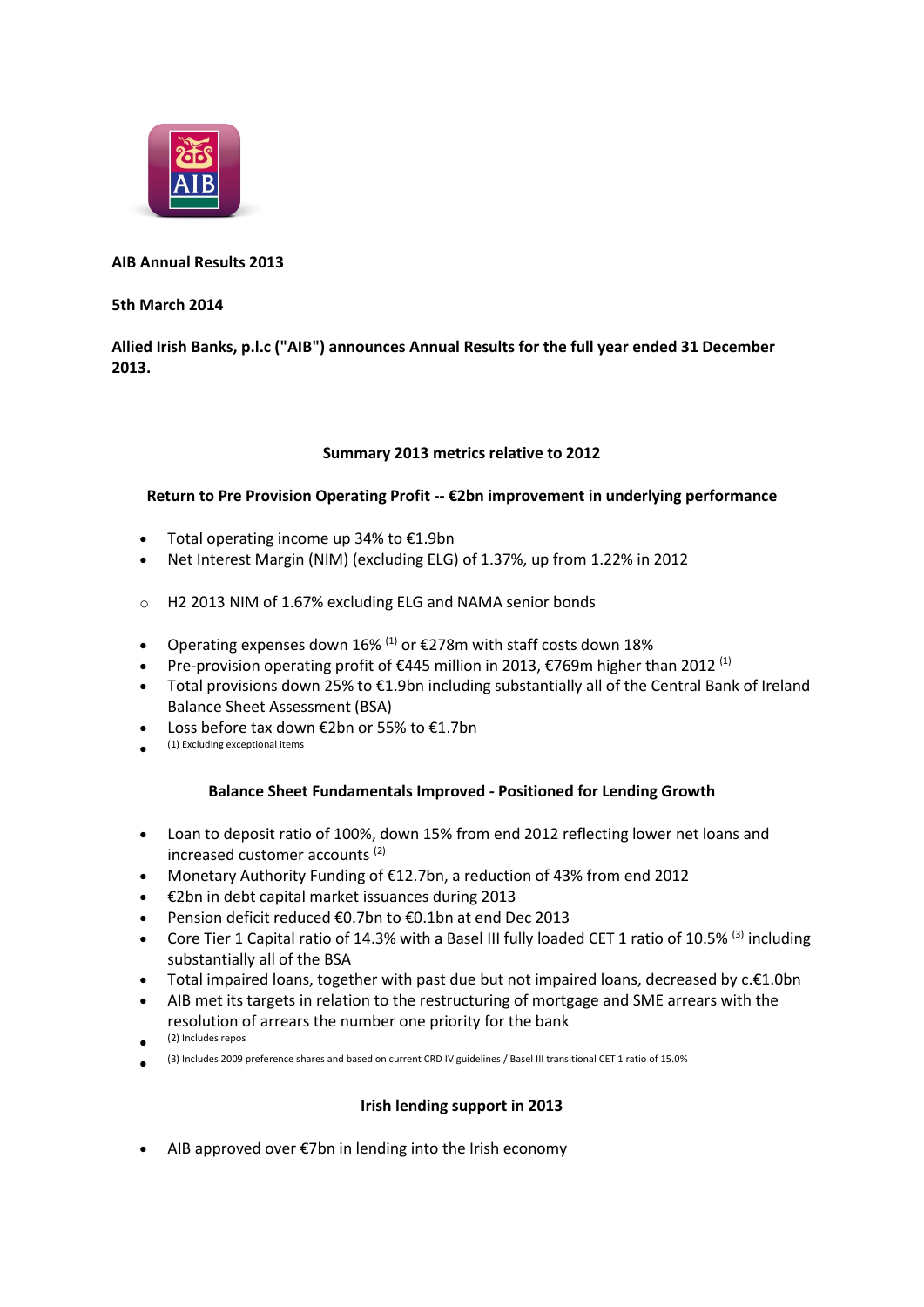- **SME lending approvals of over €4bn to c.32k customers, with approvals for new loan facilities to SMEs up c.22% year on year**
- Estimated 38% market share of drawdowns in the Irish mortgage market

# **Capital Structure**

During the course of 2014 the bank intends to provide further guidance on AIB's capital targets. The Department of Finance has indicated that it will enter into discussions with AIB during 2014 regarding AIB?s future capital structure including the potential conversion of 2009 preference shares into equity and potential options in respect of the contingent capital notes. Any possible actions would be subject to all required shareholder and regulatory approvals.

The potential conversion of preference shares into equity and the resulting clarity regarding AIB?s "fully loaded" Basel III CET1 position is considered a key step towards capital structure simplification.

### **CEO Comment**

AIB's Chief Executive, David Duffy, described the annual results as continued evidence of the positive impact of the bank?s revised strategy on operating performance.

"2013 was a year of steady progress at AIB as we implemented our strategic objectives which saw the bank return to pre-provision, pre-exceptional, operating profit for the year."

"A number of important milestones have been reached and the fundamentals of AIB?s performance are now trending more positively both from an operational and economic perspective".

"We are well positioned in our customer businesses, we have leading market shares across the bank?s key product lines in Ireland and we continue to invest in our franchise. We are committed to supporting our customers and economic recovery in Ireland by providing credit and a wide range of products to our personal, business and corporate customers. We approved over €7bn in mortgage, personal, SME and corporate lending to the Irish economy during 2013 and we are targeting €7bn - €10bn in lending approvals, per year, over the next five years".

"We remain focused on sustainable growth and returning to profitability during 2014. Notwithstanding the ongoing challenges facing the bank, we are more optimistic for the outlook of both the bank and the Irish economy," he said.

#### **-ENDS-**

#### **For further information, please contact:**

| Myles O'Grady           | Enda Johnson                                                 | Niamh Hennessy          |
|-------------------------|--------------------------------------------------------------|-------------------------|
| Director of Finance     | Head of Corporate Affairs & Strategy Media Relations Manager |                         |
|                         |                                                              |                         |
| AIB Bankcentre          | AIB Bankcentre                                               | AIB Bankcentre          |
| Dublin                  | Dublin                                                       | Dublin                  |
| Tel:                    | Tel:                                                         | Tel:                    |
| +353-1-7720773          | +353-1-7726010                                               | +353-1-7721382          |
| email:                  | email:                                                       | email:                  |
| myles.p.o'grady @aib.ie | enda.m.johnson@aib.ie                                        | niamh.n.hennessy@aib.ie |

#### **Forward-looking statements**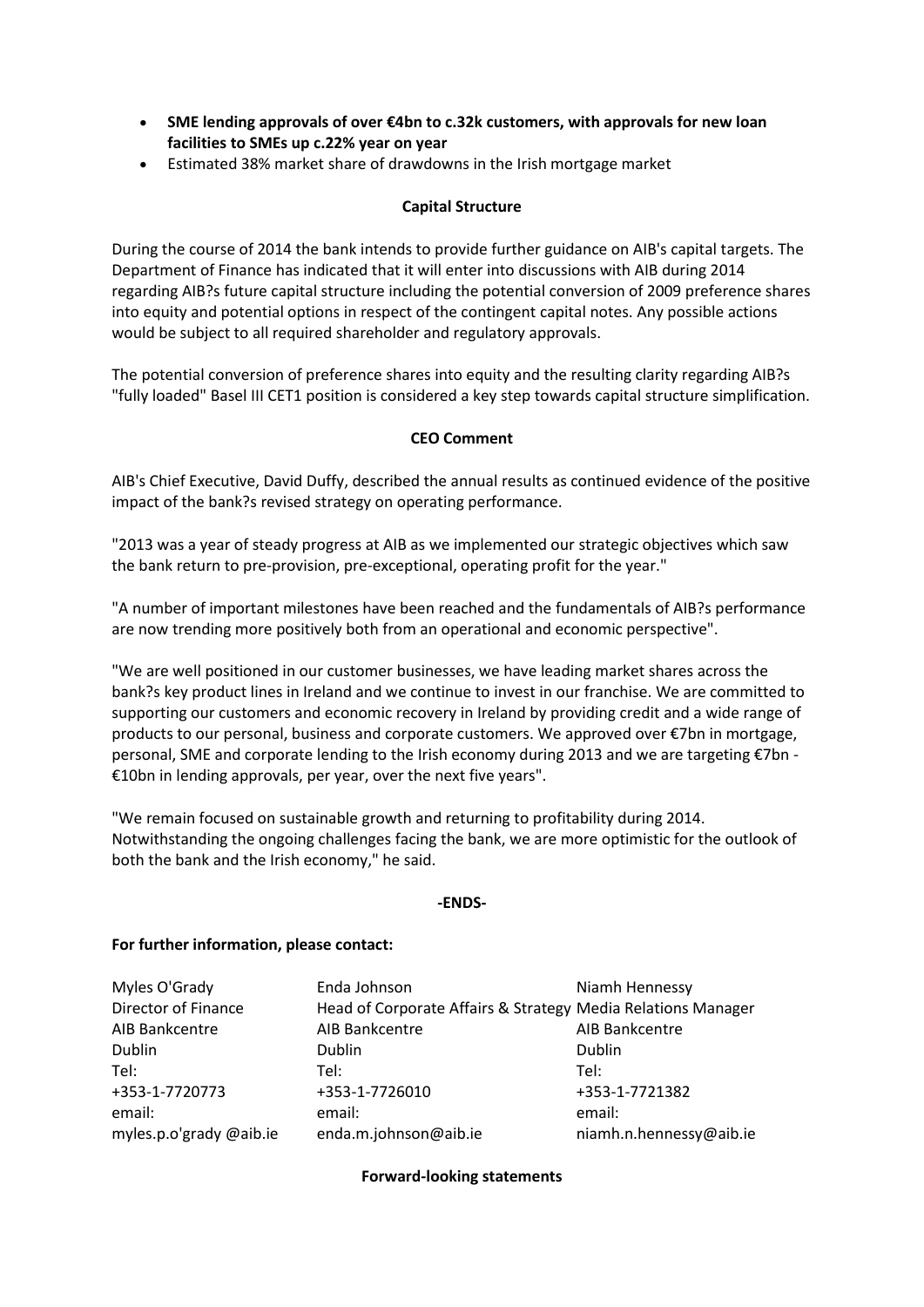AIB has c.521 billion ordinary shares, 99.8% of which are held by the National Pensions Reserve Fund Commission (NPRFC), mainly following the issue of 500 billion ordinary shares to the NPRFC at €0.01 per share in July 2011.

The contents of this presentation and the information incorporated herein by reference should not be construed as legal, business investment, accounting, tax or other professional advice. This update is for information only and nothing in this announcement is intended to endorse or recommend a particular course of action.

This presentation contains certain "forward-looking statements" within the meaning of Section 27A of the US Securities Act of 1933 (as amended) and Section 21E of the US Securities Exchange Act of 1934 (as amended), with respect to the financial condition, results of operations and business of the Group and certain of the plans and objectives of the AIB Group. In particular, certain statements in this presentation, with regard to management objectives, trends in results of operations, margins, risk management, competition and the impact of changes in International Financial Reporting Standards are forward-looking in nature. These forward-looking statements can be identified by the fact that they do not relate only to historical or current facts. Forward-looking statements sometimes use words such as 'aim', 'anticipate', 'target', 'expect', 'estimate', 'intend', 'plan, 'goal', 'believe', 'may', 'could', 'will', 'seek', 'continue', 'should', 'assume', or other words of similar meaning. Examples of forward-looking statements include among others, statements regarding the Group's future financial position, income growth, loan losses, business strategy, projected costs, margins, capital ratios, estimates of capital expenditures, and plans and objectives for future operations.

Because such statements are inherently subject to risks and uncertainties, actual results may differ materially from those expressed or implied by such forward-looking information. By their nature, forward-looking statements involve risk and uncertainty because they relate to events and depend on circumstances that will occur in the future. There are a number of factors that could cause actual results and developments to differ materially from those expressed or implied by these forwardlooking statements. These risks and uncertainties include, but are not limited to the Group's access to funding and liquidity which is adversely affected by the financial instability within the Eurozone, the outcome of the Central Bank of Ireland's Asset Quality Review and Balance Sheet Assessment, contagion risks disrupting the financial markets, constraints on liquidity and market reaction to factors affecting Ireland and the Irish economy in particular in relation to its leaving the financial support package from the EU/IMF, the Group's markets, particularly for retail deposits which are at risk from more intense competition, the Group's business being adversely affected by a further deterioration in economic and market conditions, general economic conditions being very challenging for our mortgage and other lending customers and the increased risk of payment default and depressed Irish property prices, may give rise to increased losses experienced by the Group, the Group also faces market risks, including non-trading interest rate risk, the Group is subject to rigorous and demanding Government supervision and oversight, the Group may be subject to the risk of having insufficient capital to meet increased regulatory requirements, the Group's business activities must comply with increasing levels of regulation, the Group's participation in the NAMA Programme gives rise to certain residual financial risks, the Group may be adversely affected by further austerity and budget measures introduced by the Irish Government, the value of certain financial instruments recorded at fair value is determined using financial models incorporating assumptions, judgements and estimates that may change over time, or may ultimately not turn out to be accurate, the Group's deferred tax assets depend substantially on the generation of future profits over an extended number of years, adverse changes to tax legislation, regulatory requirements or accounting standards could impact capital ratios, the Group is subject to inherent credit risks in respect of customers, the Group faces heightened operational and reputational risks,